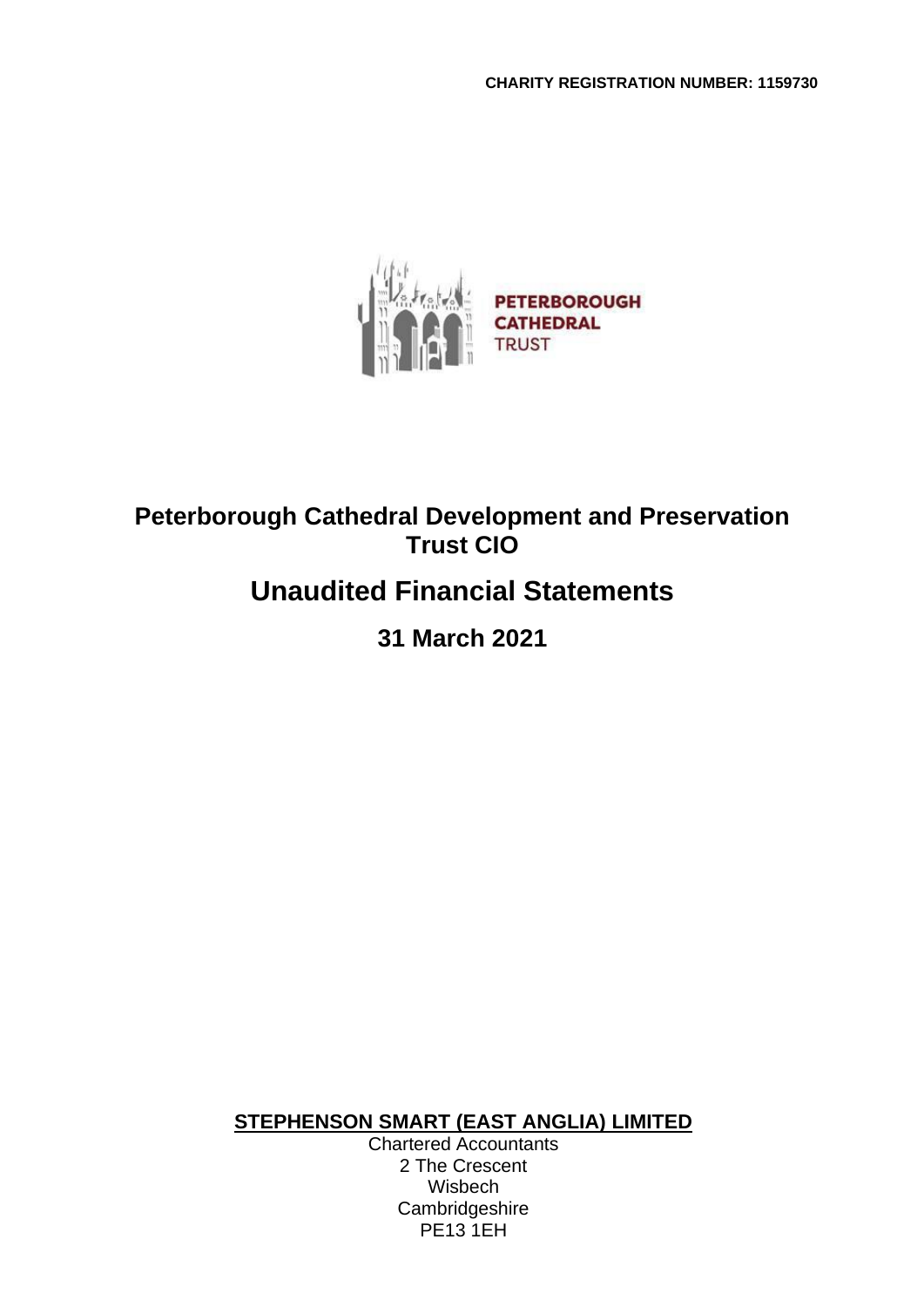## **Financial Statements**

## **Year ended 31 March 2021**

|                                               | Page |
|-----------------------------------------------|------|
| Trustees' annual report                       |      |
| Independent examiner's report to the trustees | 6    |
| Statement of financial activities             |      |
| Statement of financial position               | 8    |
| Statement of cash flows                       | 9    |
| Notes to the financial statements             | 10   |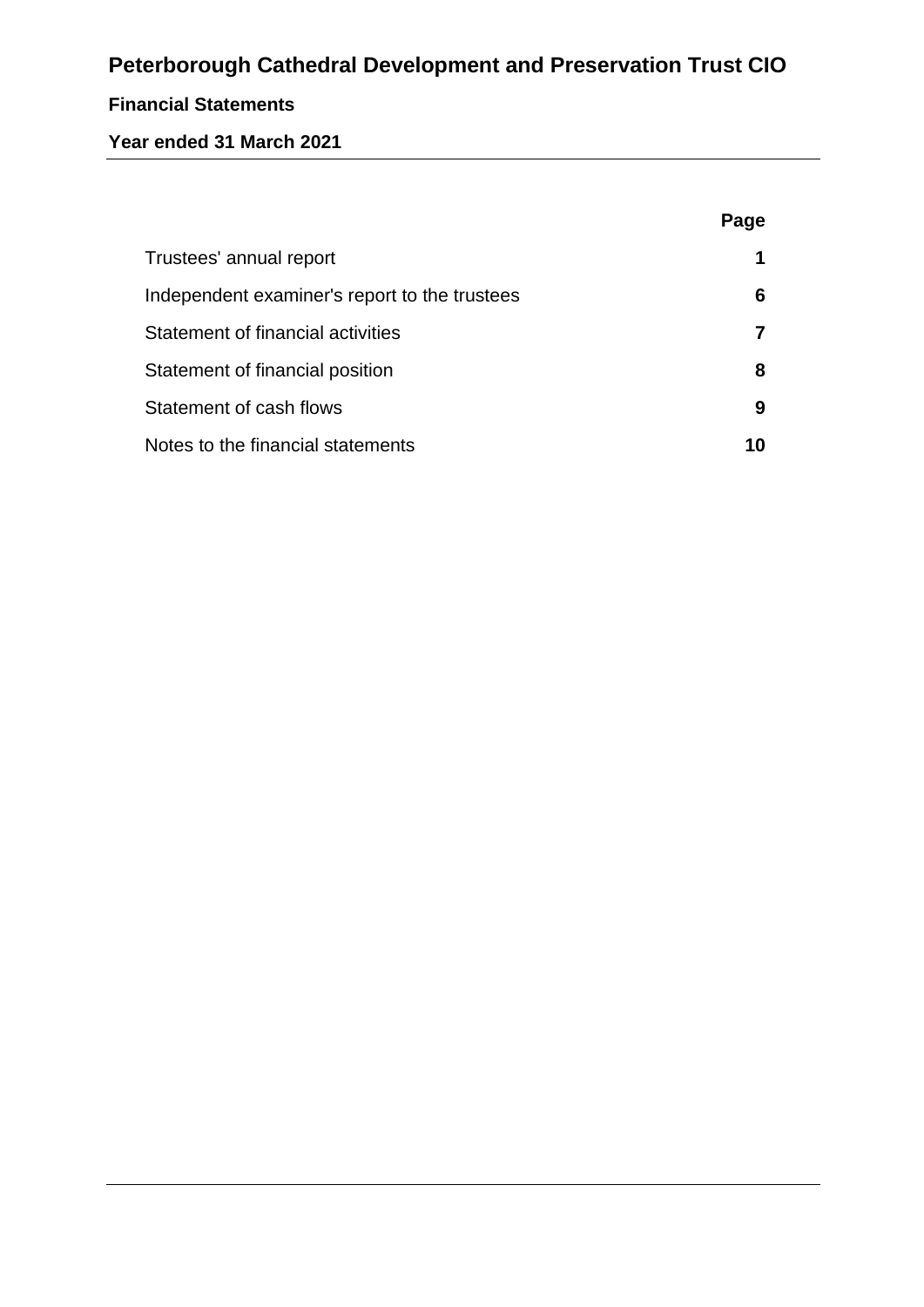# **Trustees' Annual Report**

## **Year ended 31 March 2021**

The trustees present their report and the unaudited financial statements of the charity for the year ended 31 March 2021.

#### **Reference and administrative details**

| <b>Registered charity name</b>     | Peterborough Cathedral Development and Preservation Trust CIO                                                                                                                                                                                                                                                                                                                                                                                                                                                                                                                                                                                  |  |  |  |
|------------------------------------|------------------------------------------------------------------------------------------------------------------------------------------------------------------------------------------------------------------------------------------------------------------------------------------------------------------------------------------------------------------------------------------------------------------------------------------------------------------------------------------------------------------------------------------------------------------------------------------------------------------------------------------------|--|--|--|
| <b>Charity registration number</b> | 1159730                                                                                                                                                                                                                                                                                                                                                                                                                                                                                                                                                                                                                                        |  |  |  |
| <b>Principal office</b>            | <b>Main Office</b><br><b>Minster Precincts</b><br>Peterborough                                                                                                                                                                                                                                                                                                                                                                                                                                                                                                                                                                                 |  |  |  |
| <b>Patron</b>                      | His Royal Highness The Duke of Gloucester KG GCVO                                                                                                                                                                                                                                                                                                                                                                                                                                                                                                                                                                                              |  |  |  |
| <b>President</b>                   | The Lord Bishop of Peterborough                                                                                                                                                                                                                                                                                                                                                                                                                                                                                                                                                                                                                |  |  |  |
| <b>Vice Presidents</b>             | Lord Boswell of Aynho DL<br>Mr R Brudenell<br>Earl Spencer DL<br>The Revd Richard Coles<br>Sir Peter Ellwood CBE DL<br>Mrs P Escombe MBE DL<br>Sir Ewan Harper CBE<br>Lady J Harper<br>Mr J Henniker-Major<br>Mr M Learoyd<br>Lady Victoria Leatham MBE DL<br>Mr S Leatham DL<br>Cannon B Long MBE<br>Sir Phillip Naylor-Leyland Bt<br>Sir John Parsons KCVO<br>Mr D Reynolds OBE DL<br>Commander M Saunders-Watson<br>Her Majesty's Lord-Lieutenant of<br>Northamptonshire<br>Mrs J Spence OBE QPM<br>Sir H Duberly KVCO<br>Mrs Sharon Abbott<br>Sir Laurence Howard KCVO OBE<br>Sir David Arculus DL<br>Mrs Mary Laing DL<br>Peter Lawson DL |  |  |  |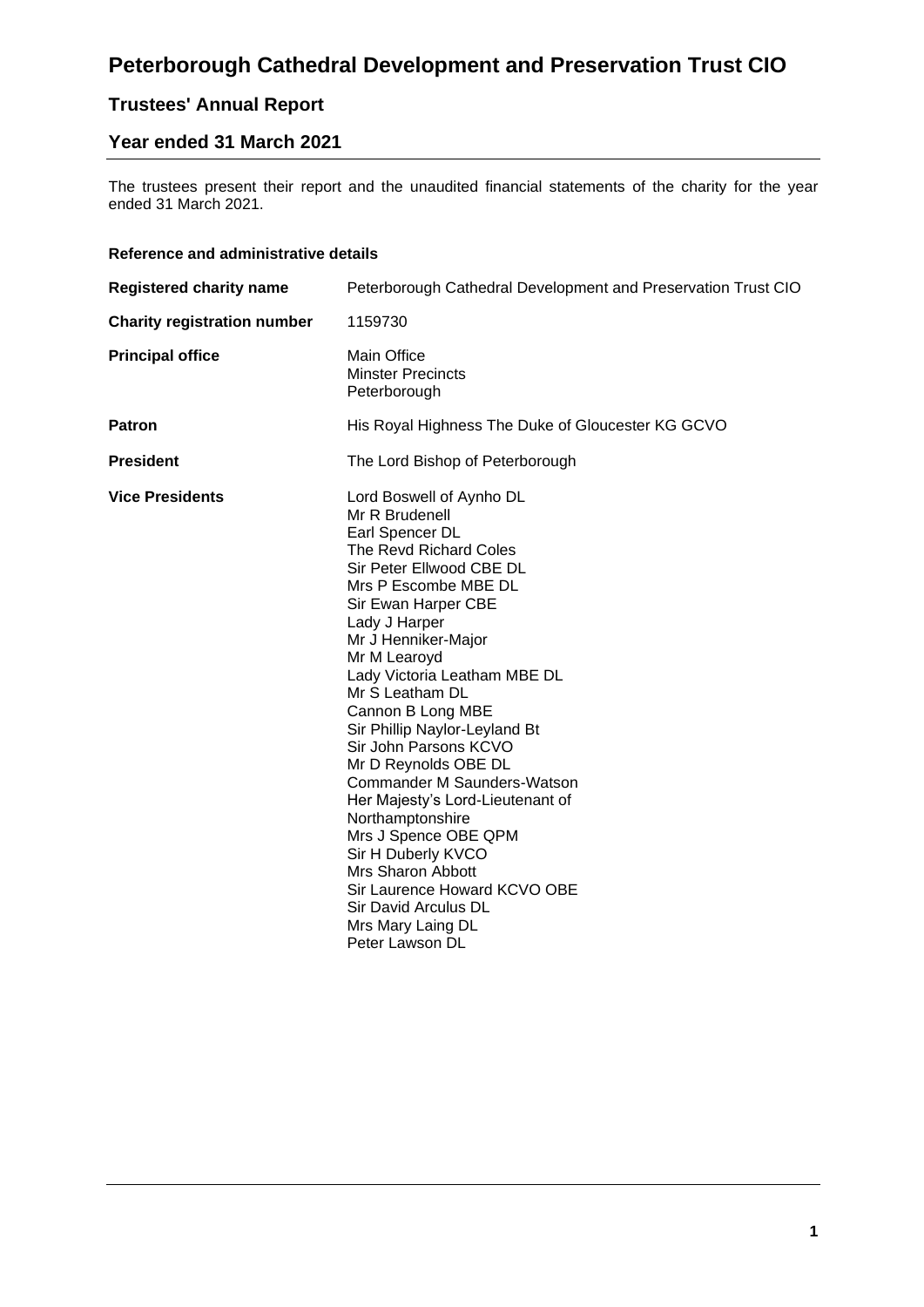# **Trustees' Annual Report**

## **Year ended 31 March 2021**

| The trustees         | Col R Boyle DL<br>Mr B Hellyer DL<br>Sir Laurence Howard KCVO OBE<br>Rev'd Canon T Alban Jones MBE<br>Mr D Laing<br>Mr M Smith<br>Miss A Spriggs<br>Miss J Hill<br>Mr Paul Parsons<br>Mrs C Heath<br>The Very Rev'd C Dalliston<br>Mr R S G Barnwell | (resigned 14 March 2021)<br>(resigned 7 December 2020)<br>(re-appointed 16 March 2021) |
|----------------------|------------------------------------------------------------------------------------------------------------------------------------------------------------------------------------------------------------------------------------------------------|----------------------------------------------------------------------------------------|
| Chairmanship         | Mr M Smith                                                                                                                                                                                                                                           |                                                                                        |
| Independent examiner | Stephenson Smart (East Anglia) Limited<br>2 The Crescent<br>Wisbech<br>Cambridgeshire<br><b>PE131EH</b>                                                                                                                                              |                                                                                        |
| <b>Bankers</b>       | <b>Barclays Bank Plc</b><br>1 Church Street<br>Peterborough<br><b>PE11XE</b>                                                                                                                                                                         |                                                                                        |
| <b>Solicitors</b>    | Farrer & Co<br>66 Lincolns Inn Fields<br>London<br>WC2A 3LH                                                                                                                                                                                          |                                                                                        |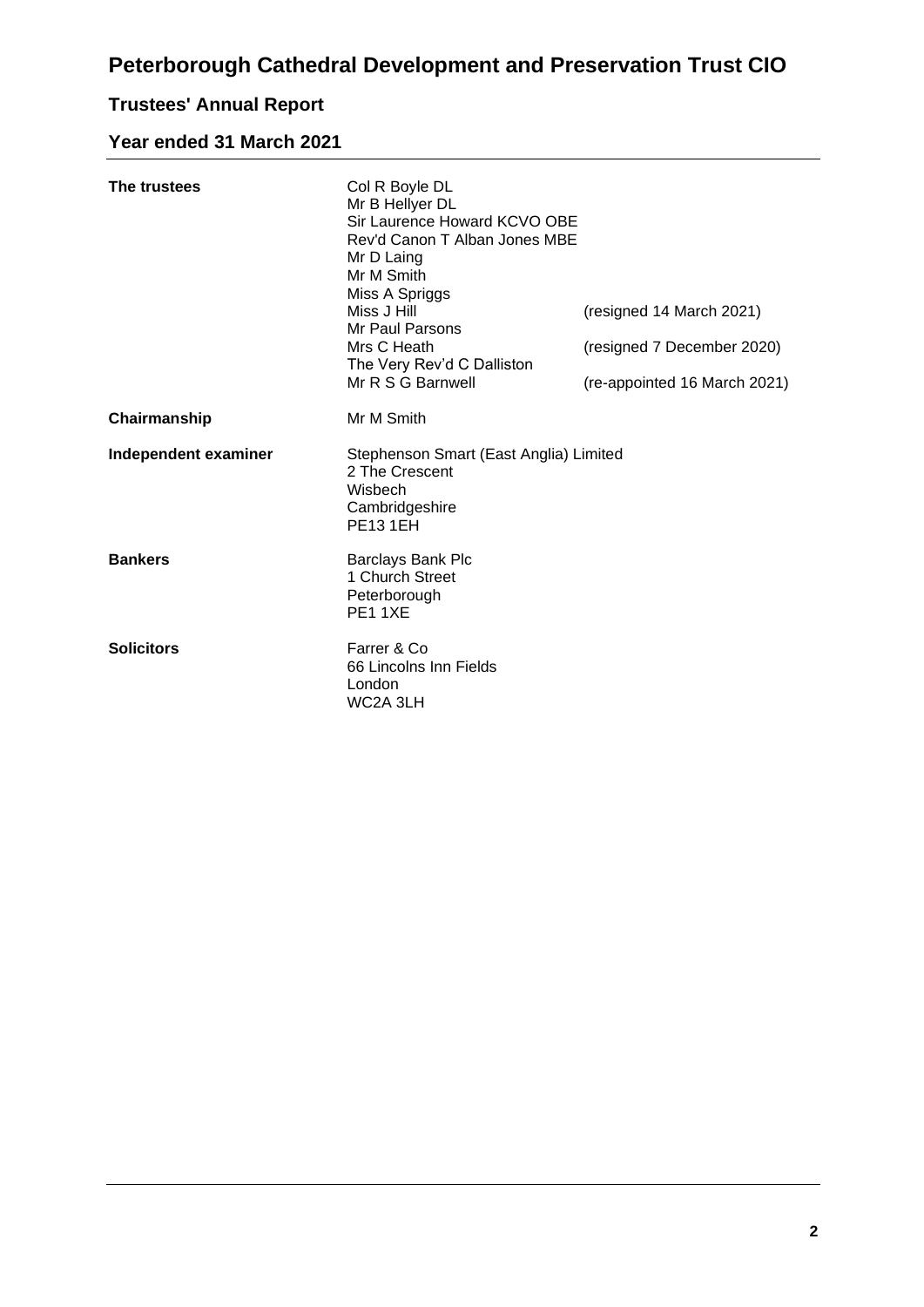## **Trustees' Annual Report**

## **Year ended 31 March 2021**

#### **Structure, governance and management**

The Peterborough Cathedral Development and Preservation Trust is a charitable incorporated organisation (CIO) and was registered with the Charity Commissioners on 29 December 2014.

The Trustees are responsible for the sound management of the Charity and are responsible for the appointment of new Trustees. Trustees must number a minimum of 7 and a maximum of 25. All Trustees are appointed for a three-year term and when making appointments Trustees have regard to the skills, knowledge and experience needed for the effective administration of the CIO.

None of the Trustees has any beneficial interest in the company. All of the Trustees are members of the company and guarantee to contribute £1 in the event of a winding up.

In addition to appointed trustees, the Dean of Peterborough Cathedral is automatically a charity trustee.

The Executive Committee also have powers to appoint not more than three charity trustees for a fixed term of office.

#### **Objectives and activities**

The objectives of the Charity are the support of such charitable purposes connected with the Cathedral and the Chapter of Peterborough Cathedral, and the support of such other charitable purposes or charitable foundations as the Trustees, being not less than seven in number, shall from time to time by deed executed with their unanimous consent declare.

#### **Achievements and performance**

In response to a difficult year caused by the global COVID 19 pandemic, the Trust refocused resources on generating grant income. This successful short-term strategy resulted in increased year on year income of 28%. We are extremely grateful to Dawn Caplin (CEO) who despite the unprecedented challenges, demonstrated true leadership, applied her knowledge, her skills and then exceeded our expectations.

- The Trust's office also secured £250,000 from Heritage Lottery Grants that went directly to Chapter for operational costs during the height of the pandemic.
- The Cathedrals 10-year-old IT systems has been completely upgraded by a grant of £23,000 from the Trust with an extra £2,305 upgrade to the IT equipment in the music department.
- Music emergency grant secured to cover operating costs £41,565 from Cathedral Choirs' Emergency Fund.
- The Cathedrals internal lighting was upgraded from halogen to LED at a cost of £23,000 from a major supporter.

The generosity of members of the Company of St Peter (now transitioned to Cathedral Keys) supports the routine work of the Cathedral contributing £35,000 towards the cost of ministry, maintaining its fabric, providing Choral Music throughout the year and the cost of Lay Clerks.

The Trust is very grateful to all those grant making trusts and individuals who have supported and continue to support this icon building in the heart of Peterborough City Centre.

We are also very grateful of all the support we receive from our volunteers, Trustees and Vice Presidents.

Note 12 sets out grants made throughout the year to Chapter.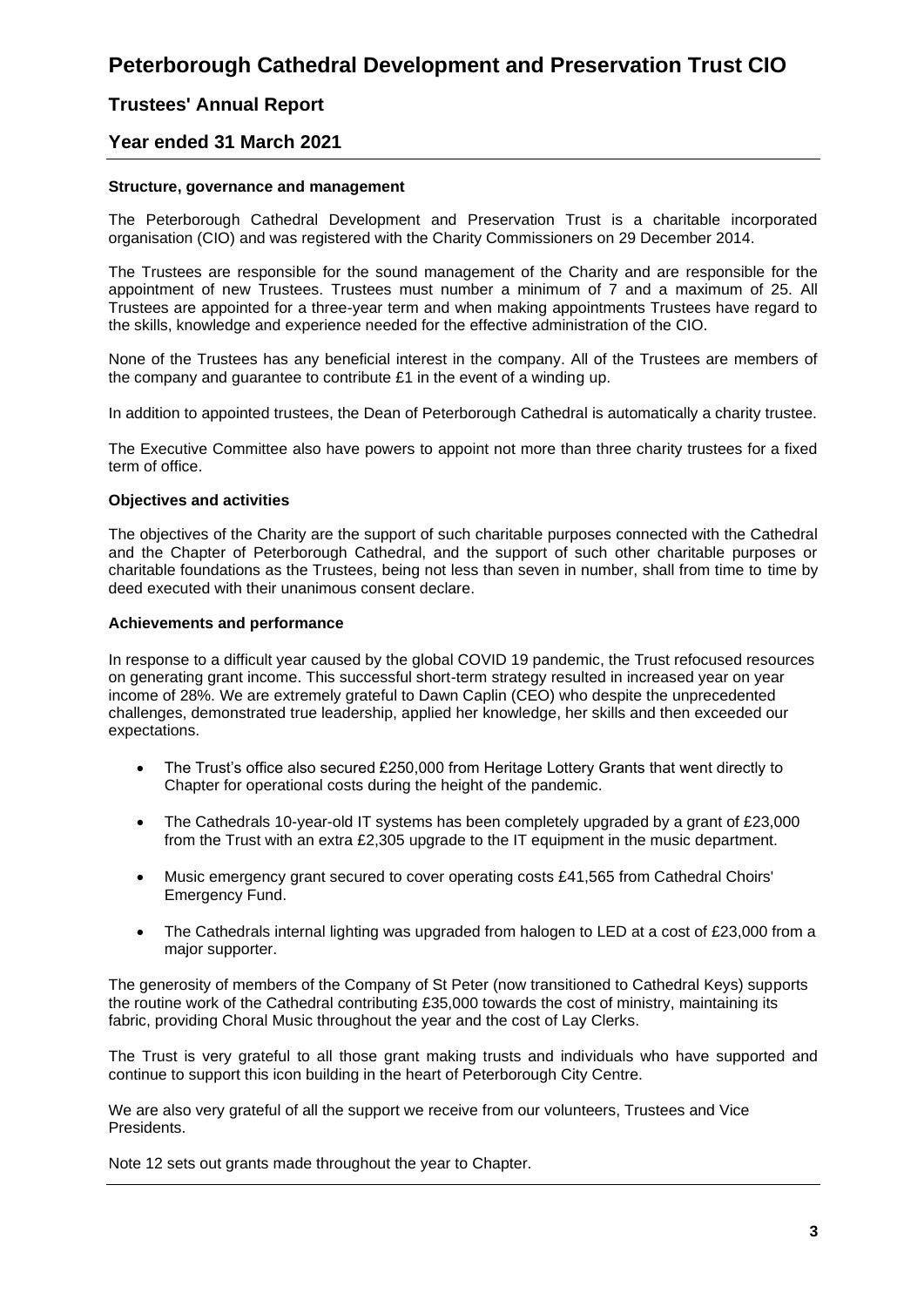## **Trustees' Annual Report**

## **Year ended 31 March 2021**

### **Fundraising**

The sole purpose of the Trust is to raise funds to support the work and ministry of the Cathedral and to preserve, maintain and improve its fabric and facilities. It does so through encouraging membership of the Company of St Peter; direct fundraising through grants, donations, legacies and fundraising events. The Trust also encourages businesses to join the Corporate Partnership.

Income received may be restricted for use on a project or purpose specified by the donor. Such income is classified as restricted and must be used for the project purpose. Income may be paid directly to the Chapter in accordance with the terms of the grant or donation. Otherwise funds are transferred from time to time for use at the discretion of the Chapter in furtherance of the objectives of the Trust. A small balance is retained to cover fundraising costs.

#### **Volunteers**

The Trust is indebted to the hard work and commitment of all Trustees and other volunteers in supporting its work. In addition, the hard work of the Chapter staff in supporting and sustaining the work of the Trust was highly valued.

#### **Financial review**

The Trust uses Xero accounting software that generates a range of reports. Our bank accounts data feeds into Xero which provides management and trustees with real time financial information. Our access to information has been further enhanced since we converted to internet banking.

Total income for the financial year was £171,135 remarkably this was higher than the previous year income. Even navigating through the pandemic, we still managed to increase our income. The Trust also secured £250,000 from the Heritage Emergency Fund for operating costs that were passed directly to the Cathedral.

The increase in income was mainly due to successful grant applications. Our future fund-raising strategy will re-focus on regular monthly giving, through membership schemes, corporate engagement, core funding grants through trusts and individual philanthropy.

The Trust approved and paid out £99,958 in restricted funds and £13,545 unrestricted in support of music, fabric, mission, and operational costs.

#### **Reserves policy**

It is the intention of the Trustees to maintain 9 months unrestricted income for operational costs in order to cover ongoing costs, and that normally 10% of all donations received are allocated to the cost of generating income and support costs of the Charity.

#### **Future developments**

In 2020/21 the Trust will build its Cathedral Keys Membership enabling the Cathedral access to unrestricted income in support of Chapters operating costs.

We have been working on the new Cathedral shop project and hope to see a newly installed shop by December 2021.

Laurel Court viability study should, which the Trust secured funding from AHF will be completed by March 2022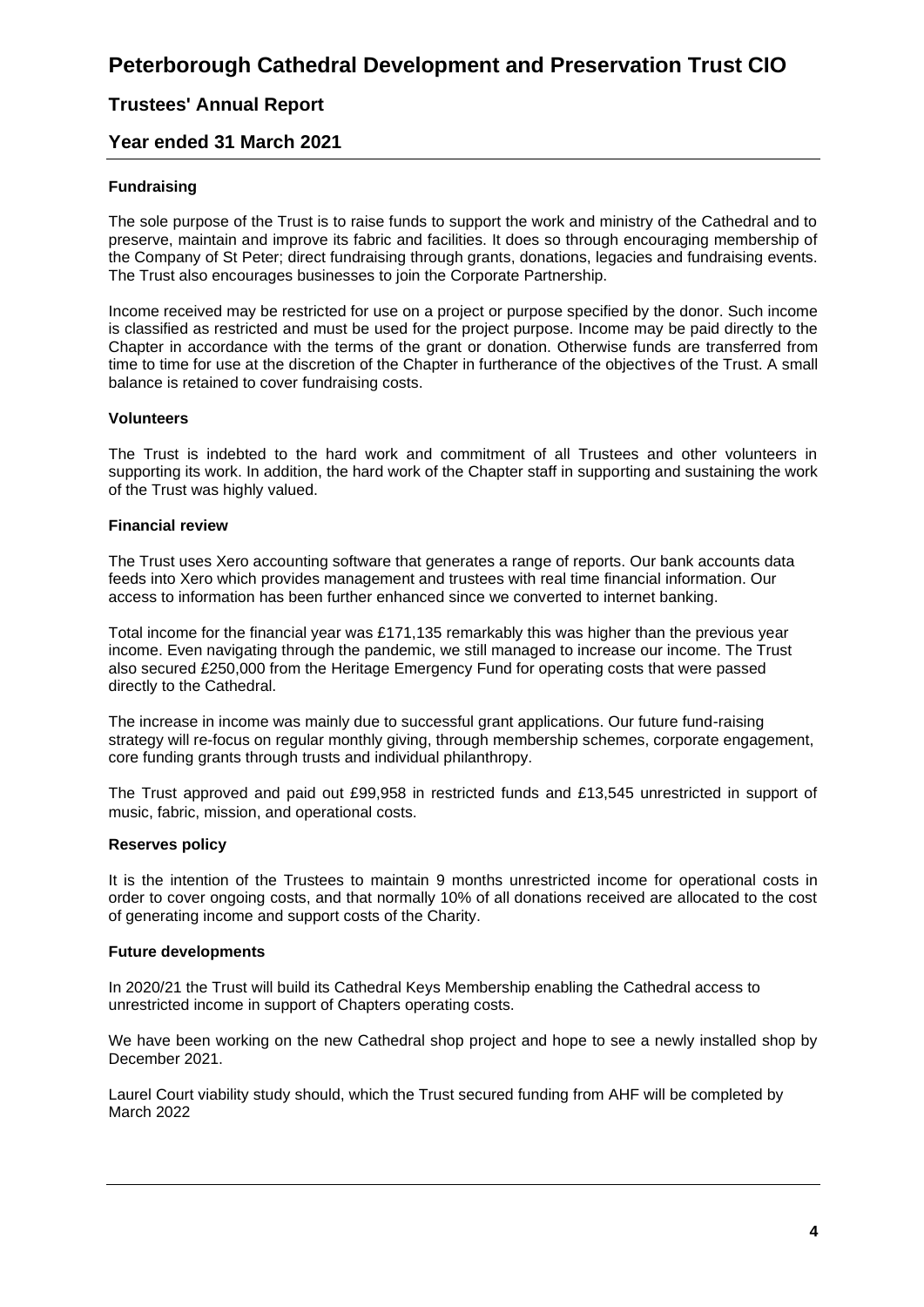## **Trustees' Annual Report**

## **Year ended 31 March 2021**

We will seek funding from corporates, trusts and members for a number of sustainability projects that Chapter have identified, enabling the Cathedral to generate regular income that will cover operating costs and maintenance.

It costs £1.5 million a year to operate the Cathedral or £4,200 a day. The Cathedral depends on donations, events, and commercial activity to cover its cost.

The Trust will be seeking funding for a number of capital projects, mainly Green Spaces project to improve the precincts for visitors, a new Handyman's workshop, outside lighting and new up lighting in the Cathedral. And a number of repairs and improvements as suggested in the latest quinquennial report.

#### **Trustees' responsibilities statement**

The trustees are responsible for preparing the trustees' report and the financial statements in accordance with applicable law and United Kingdom Accounting Standards (United Kingdom Generally Accepted Accounting Practice).

The law applicable to charities in England and Wales requires the charity trustees to prepare financial statements for each year which give a true and fair view of the state of affairs of the charity and of the incoming resources and application of resources, of the charity for that period.

In preparing these financial statements, the trustees are required to:

- select suitable accounting policies and then apply them consistently;
- observe the methods and principles in the applicable Charities SORP;
- make judgments and accounting estimates that are reasonable and prudent;
- state whether applicable UK Accounting Standards have been followed, subject to any material departures disclosed and explained in the financial statements;
- prepare the financial statements on the going concern basis unless it is inappropriate to presume that the charity will continue in business.

The trustees are responsible for keeping adequate accounting records that are sufficient to show and explain the charity's transactions and disclose with reasonable accuracy at any time the financial position of the charity and enable them to ensure that the financial statements comply with the Charities Act 2011, the applicable Charities (Accounts and Reports) Regulations, and the provisions of the Trust Deed. They are also responsible for safeguarding the assets of the charity and hence for taking reasonable steps for the prevention and detection of fraud and other irregularities.

The trustees' annual report was approved on 26<sup>th</sup> October 2021 and signed on behalf of the board of trustees by:

Mr M Smith Chairman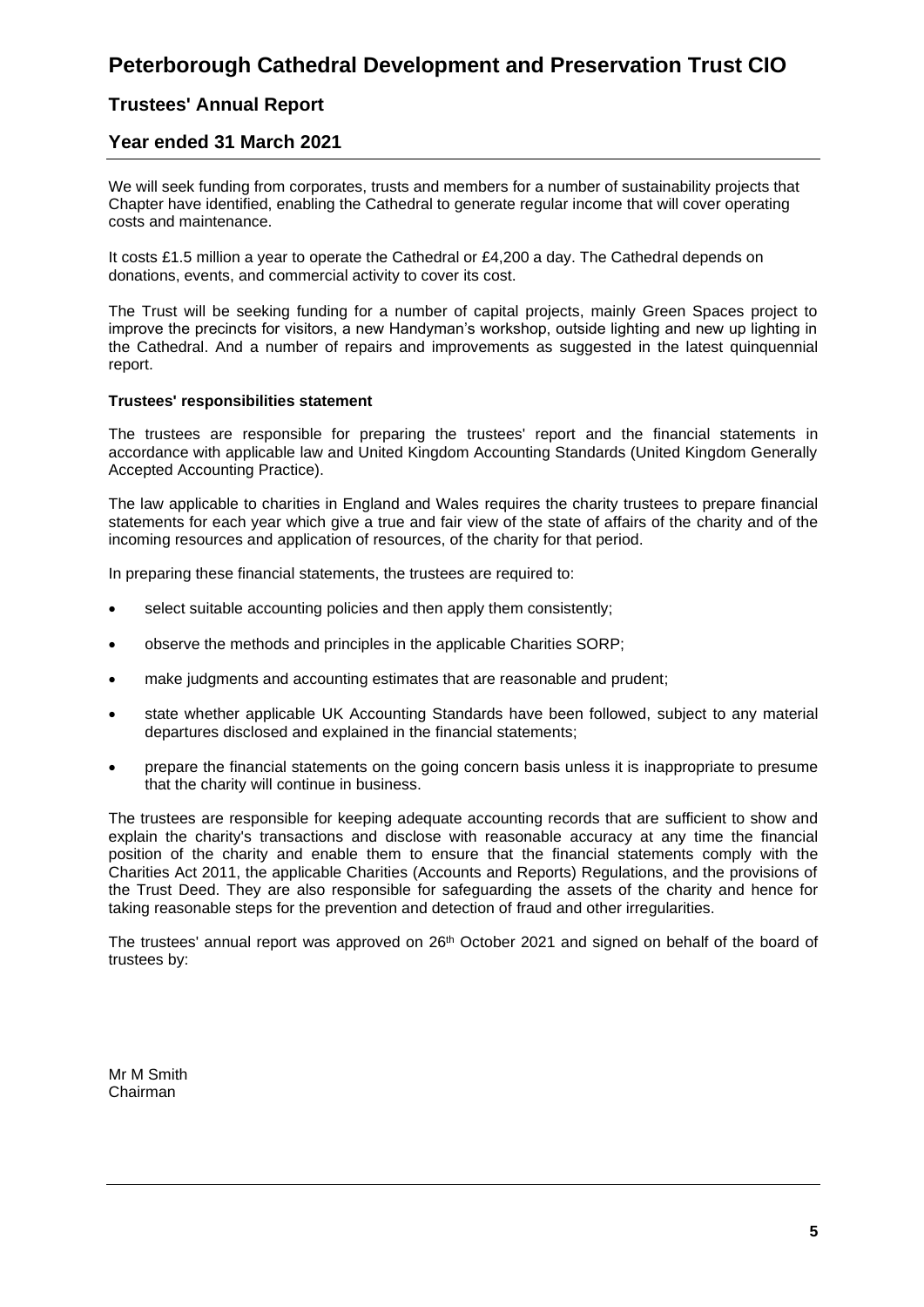## **Independent Examiner's Report to the Trustees of Peterborough Cathedral Development and Preservation Trust CIO**

## **Year ended 31 March 2021**

I report to the trustees on my examination of the financial statements of Peterborough Cathedral Development and Preservation Trust CIO ('the charity') for the year ended 31 March 2021 which comprise the Statement of Financial Activities, the Balance Sheet, the Statement of Cash Flows and related notes.

This report is made solely to the charity's trustees, as a body, in accordance with section 145 of the Charities Act 2011. My work has been undertaken so that I might state to the charity's trustees those matters I am required to state to them in this report and for no other purpose. To the fullest extent permitted by law, I do not accept or assume responsibility to anyone other than the charity and the charity's trustees as a body, for my work, for this report, or for the opinions I have formed

#### **Responsibilities and basis of report**

As the trustees of the charity you are responsible for the preparation of the financial statements in accordance with the requirements of the Charities Act 2011 ('the Act').

I report in respect of my examination of the charity's financial statements carried out under section 145 of the 2011 Act and in carrying out my examination I have followed all the applicable Directions given by the Charity Commission under section 145(5)(b) of the Act.

An independent examination does not involve gathering all the evidence that would be required in an audit and consequently does not cover all the matters that an auditor considers in giving their opinion on the financial statements. The planning and conduct of an audit goes beyond the limited assurance that an independent examination can provide. Consequently I express no opinion as to whether the financial statements present a 'true and fair' view and my report is limited to those specific matters set out in the independent examiner's statement.

#### **Independent examiner's statement**

I have completed my examination. I confirm that no material matters have come to my attention in connection with the examination giving me cause to believe that in any material respect:

- 1. accounting records were not kept in respect of the charity as required by section 130 of the Act; or
- 2. the financial statements do not accord with those records; or
- 3. the financial statements do not comply with the applicable requirements concerning the form and content of accounts set out in the Charities (Accounts and Reports) Regulations 2008 other than any requirement that the accounts give a 'true and fair' view which is not a matter considered as part of an independent examination.

I have no concerns and have come across no other matters in connection with the examination to which attention should be drawn in this report in order to enable a proper understanding of the accounts to be reached.

Christopher Goad FCA Independent Examiner

2 The Crescent Wisbech Cambridgeshire PE13 1EH

26th October 2021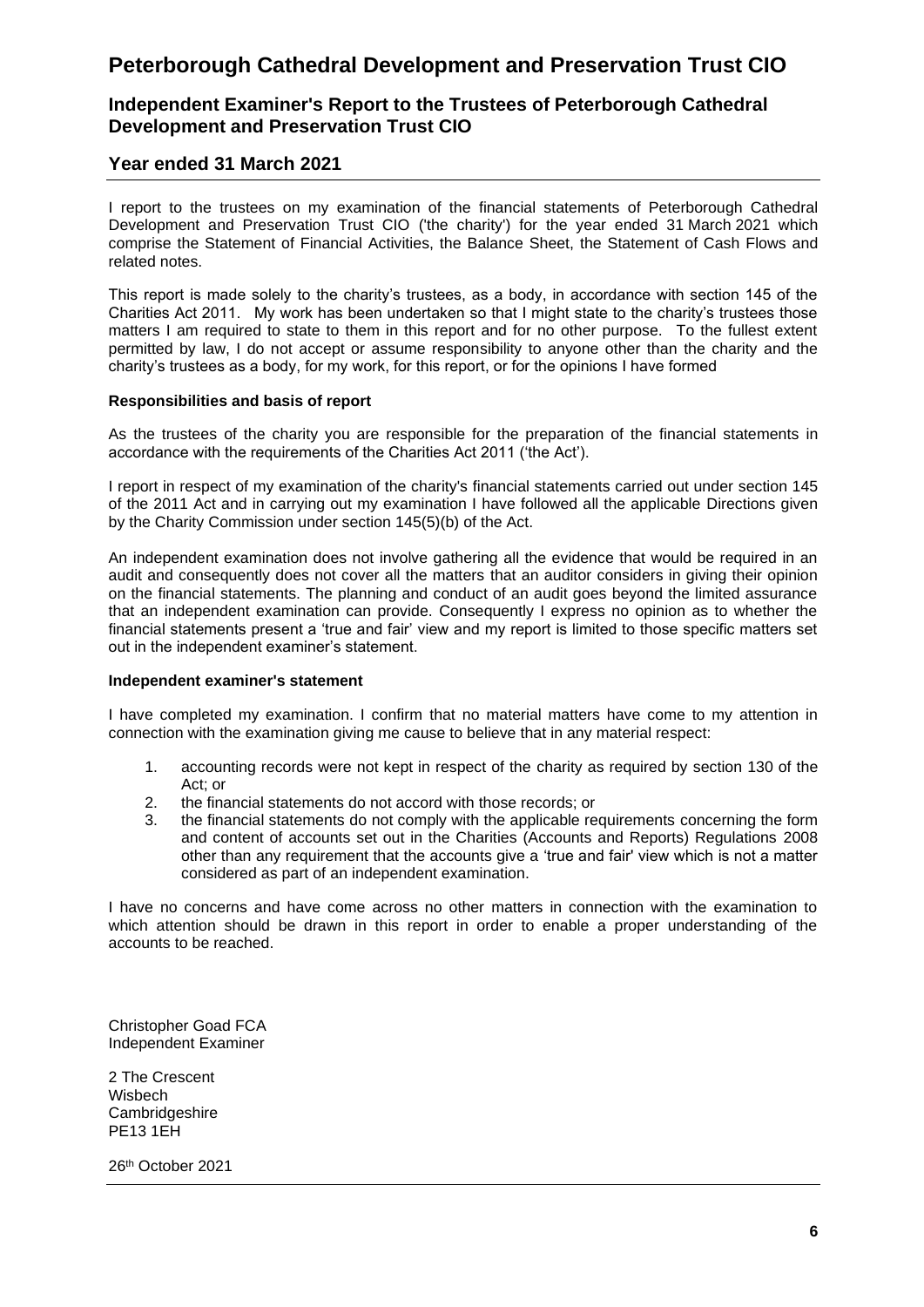## **Statement of Financial Position**

## **31 March 2021**

|                                                                          |             |                            |                          | 2021                    |                         | 2020                    |
|--------------------------------------------------------------------------|-------------|----------------------------|--------------------------|-------------------------|-------------------------|-------------------------|
|                                                                          | <b>Note</b> | Unrestricted<br>funds<br>£ | Restricted<br>funds<br>£ | Endowment<br>funds<br>£ | <b>Total funds</b><br>£ | <b>Total funds</b><br>£ |
| Income and endowments<br>Donations and legacies<br>Charitable activities | 4<br>5      | 65,518                     | 33,345                   |                         | 98,863                  | 87,750<br>35,282        |
| Investment income<br>Other income                                        | 6<br>7      | 43                         | 71,229                   |                         | 43<br>71,229            | 81                      |
| <b>Total income</b>                                                      |             | 65,561                     | 104,574                  |                         | 170,135                 | 123,113                 |
| <b>Expenditure</b><br>Expenditure on raising funds:<br>Costs of other    |             |                            |                          |                         |                         |                         |
| trading activities<br>Expenditure on<br>charitable activities            | 8<br>9      | 68,297                     | 279<br>119,487           |                         | 279<br>187,784          | 30,836<br>194,254       |
| <b>Total expenditure</b>                                                 |             | 68,297                     | 119,766                  |                         | 188,063                 | 225,090                 |
| Net income/(outgoing)<br>resources<br>Gross transfers between            |             | (2,736)                    | (15, 192)                |                         | (17, 928)               | (101, 977)              |
| funds                                                                    |             | (11, 499)                  | 11,499                   |                         |                         |                         |
| Net movement in funds                                                    |             | (14, 235)                  | (3,693)                  |                         | (17, 928)               | (101, 977)              |
| <b>Reconciliation of funds</b><br>Total funds brought forward            |             | 110,842                    | 9,693                    | 17,719                  | 138,254                 | 240,231                 |
| <b>Total funds carried forward</b>                                       |             | 96,607                     | 6,000                    | 17,719                  | 120,326                 | 138,254                 |

The statement of financial activities includes all gains and losses recognised in the year. All income and expenditure derive from continuing activities.

**The notes on pages 10 to 17 form part of these financial statements.**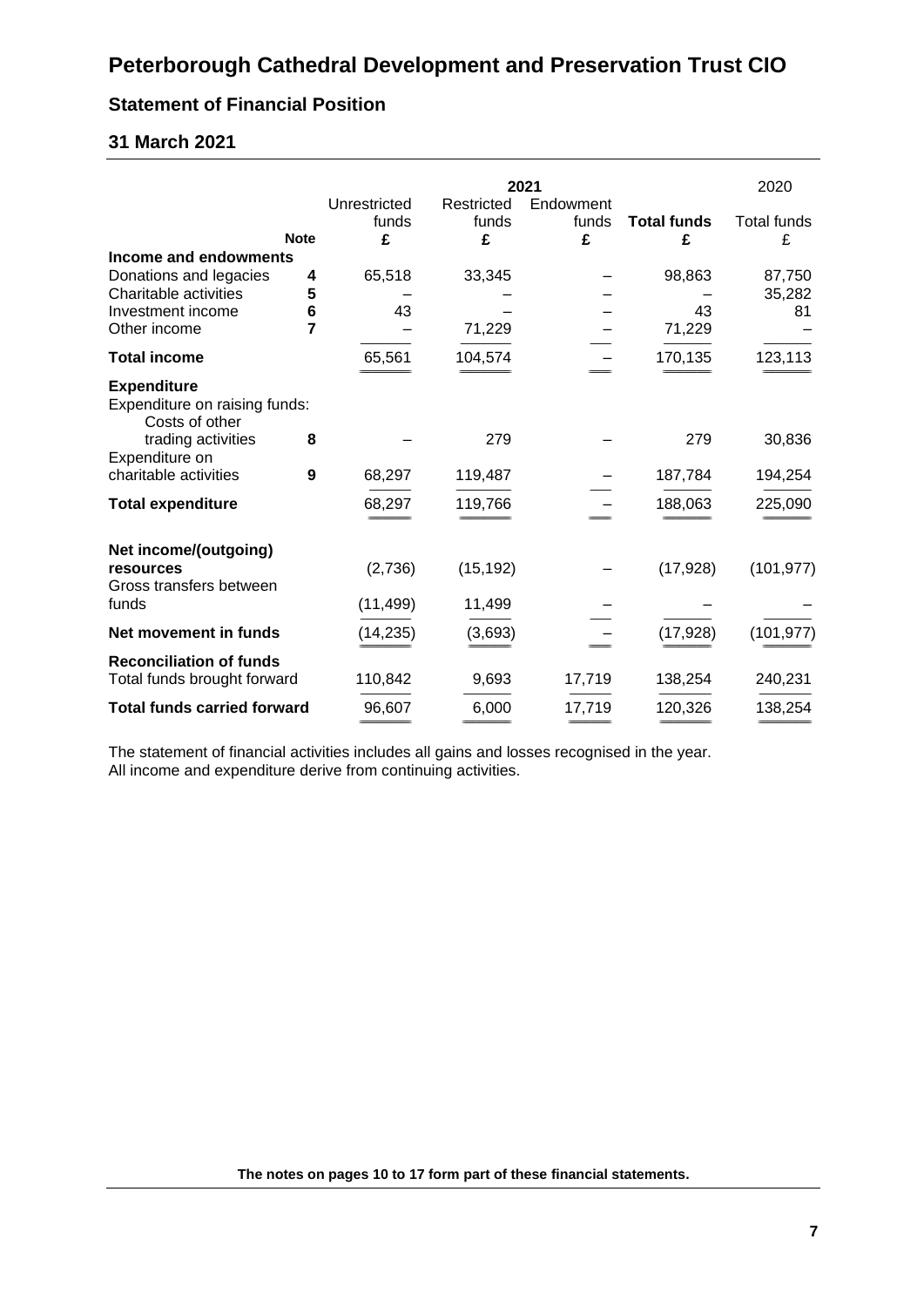## **Statement of Financial Position**

## **31 March 2021**

| <b>Note</b> | 2021<br>£ | 2020<br>£        |
|-------------|-----------|------------------|
|             |           |                  |
|             | 129,179   | 3,389<br>190,943 |
|             | 136,411   | 194,332          |
| 17          | 16,085    | 56,078           |
|             | 120,326   | 138,254          |
|             | 120,326   | 138,254          |
|             | 120,326   | 138,254          |
|             |           |                  |
|             | 17,719    | 17,719           |
|             | 6,000     | 9,693            |
|             |           | 110,842          |
| 19          | 120,326   | 138,254          |
|             | 16        | 7,232<br>96,607  |

These financial statements were approved by the board of trustees and authorised for issue on 26<sup>th</sup> October 2021 and are signed on behalf of the board by:

Mr M Smith **Trustee** 

**The notes on pages 10 to 17 form part of these financial statements.**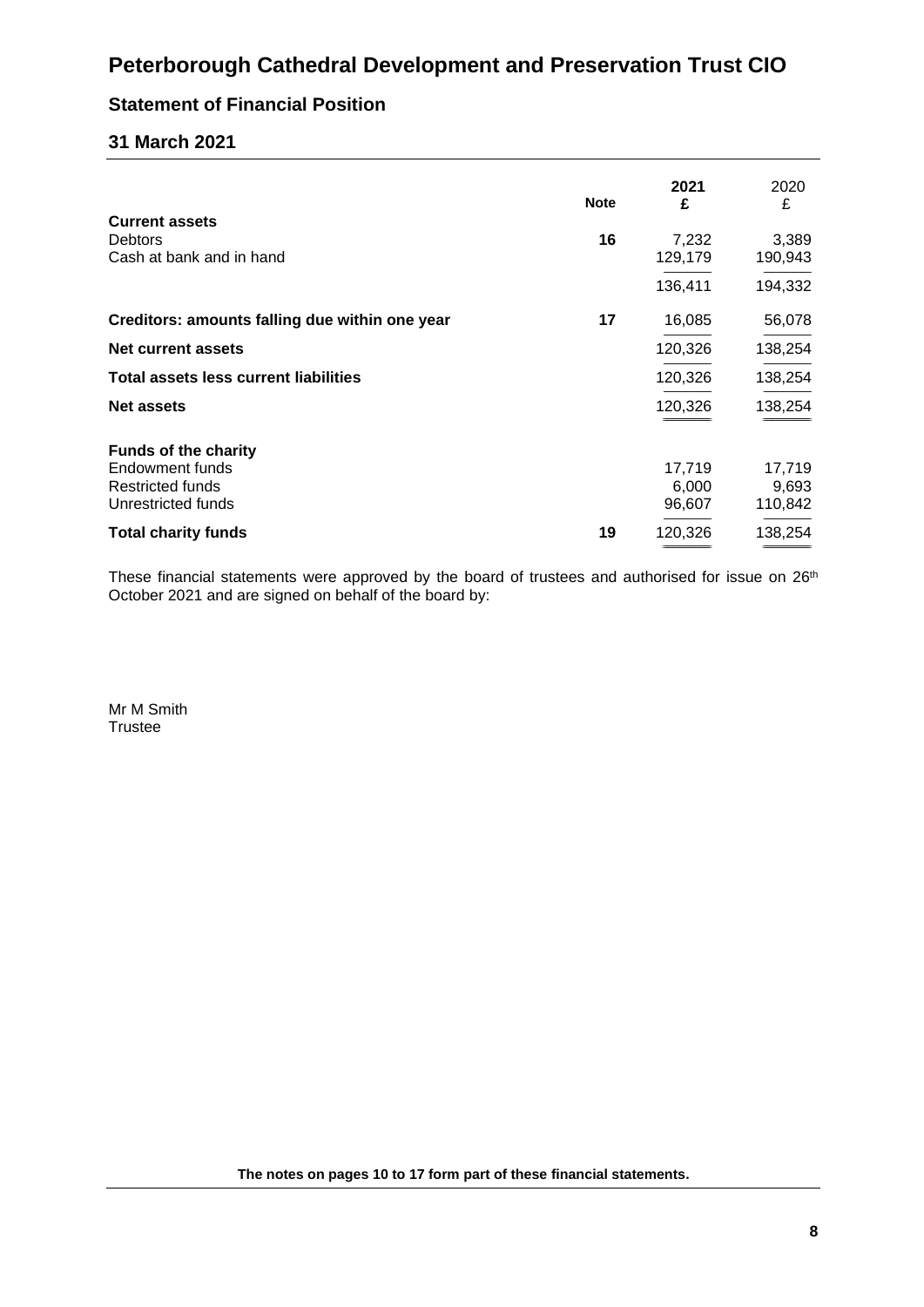## **Statement of Cash Flows**

## **Year ended 31 March 20201**

|                                                                                                                                       | <b>Note</b> | 2021<br>£            | 2020<br>£              |
|---------------------------------------------------------------------------------------------------------------------------------------|-------------|----------------------|------------------------|
| Cash flows from operating activities<br>Net income                                                                                    |             | (17, 928)            | (101, 977)             |
| Adjustments for:<br>Other interest receivable and similar income<br>Interest payable and similar charges<br>Accrued (income)/expenses |             | (43)<br>589<br>205   | (81)<br>604<br>(6,600) |
| Changes in:<br>Trade and other debtors<br>Trade and other creditors                                                                   |             | (3,843)<br>(40, 198) | 41,707<br>35,844       |
| Cash generated from operations                                                                                                        |             | (61, 218)            | (30, 503)              |
| Interest paid<br>Interest received                                                                                                    |             | (589)<br>43          | (604)<br>81            |
| Net cash from operating activities                                                                                                    |             | (61, 764)            | (31, 026)              |
| Net increase in cash and cash equivalents<br>Cash and cash equivalents at beginning of year                                           |             | (61, 764)<br>190,943 | (31, 026)<br>221,969   |
| Cash and cash equivalents at end of year                                                                                              |             | 129,179              | 190,943                |

**The notes on pages 10 to 17 form part of these financial statements.**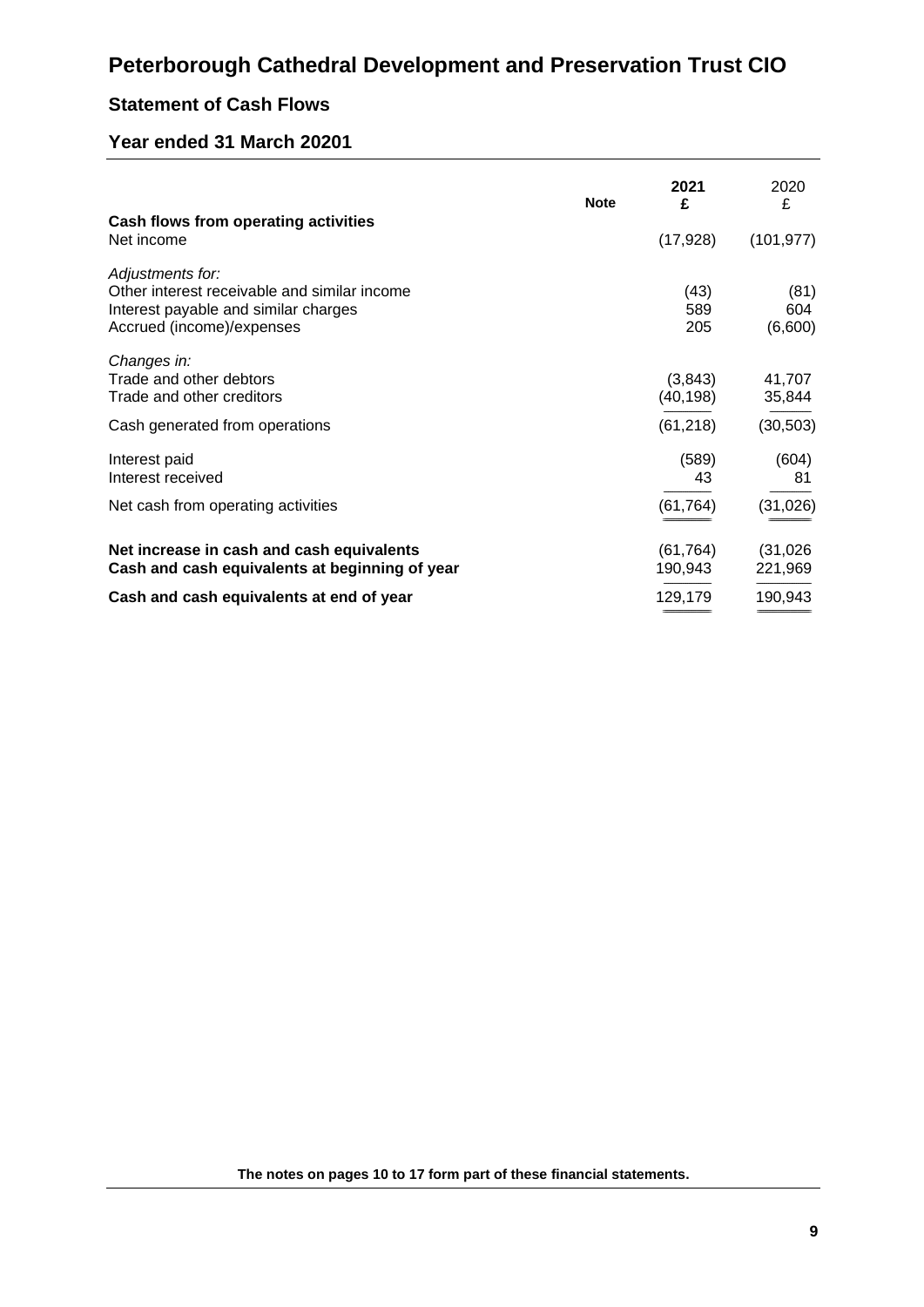## **Notes to the Financial Statements**

### **Year ended 31 March 2021**

#### **1. General information**

The charity is a public benefit entity and a registered charity in England and Wales and is a Charitable Incorporated Organisation (CIO). The address of the principal office is Cathedral Office, Minister Precincts, Peterborough, PE1 1XS.

#### **2. Statement of compliance**

These financial statements have been prepared in compliance with FRS 102, 'The Financial Reporting Standard applicable in the UK and the Republic of Ireland', the Statement of Recommended Practice applicable to charities preparing their accounts in accordance with the Financial Reporting Standard applicable in the UK and Republic of Ireland (FRS 102) (Charities SORP (FRS 102)) and the Charities Act 2011.

#### **3. Accounting policies**

#### **Basis of preparation**

The financial statements have been prepared on the historical cost basis, as modified by the revaluation of certain financial assets and liabilities and investment properties measured at fair value through income or expenditure.

The financial statements are prepared in sterling, which is the functional currency of the entity.

#### **Going concern**

There are no material uncertainties about the charity's ability to continue.

#### **Judgements and key sources of estimation uncertainty**

The preparation of the financial statements requires management to make judgements, estimates and assumptions that affect the amounts reported. These estimates and judgements are continually reviewed and are based on experience and other factors, including expectations of future events that are believed to be reasonable under the circumstances.

#### **Fund accounting**

Unrestricted funds are available for use at the discretion of the trustees to further any of the charity's purposes.

Designated funds are unrestricted funds earmarked by the trustees for particular future project or commitment.

Restricted funds are subjected to restrictions on their expenditure declared by the donor or through the terms of an appeal and fall into one of two sub-classes: restricted income funds or endowment funds.

Endowment funds represent assets which must be held permanently by the Trust. Income arising on the endowment funds can be used in accordance with the objects if the Trust and is included as unrestricted income. Any capital gains or losses arising on the assets form part of the fund.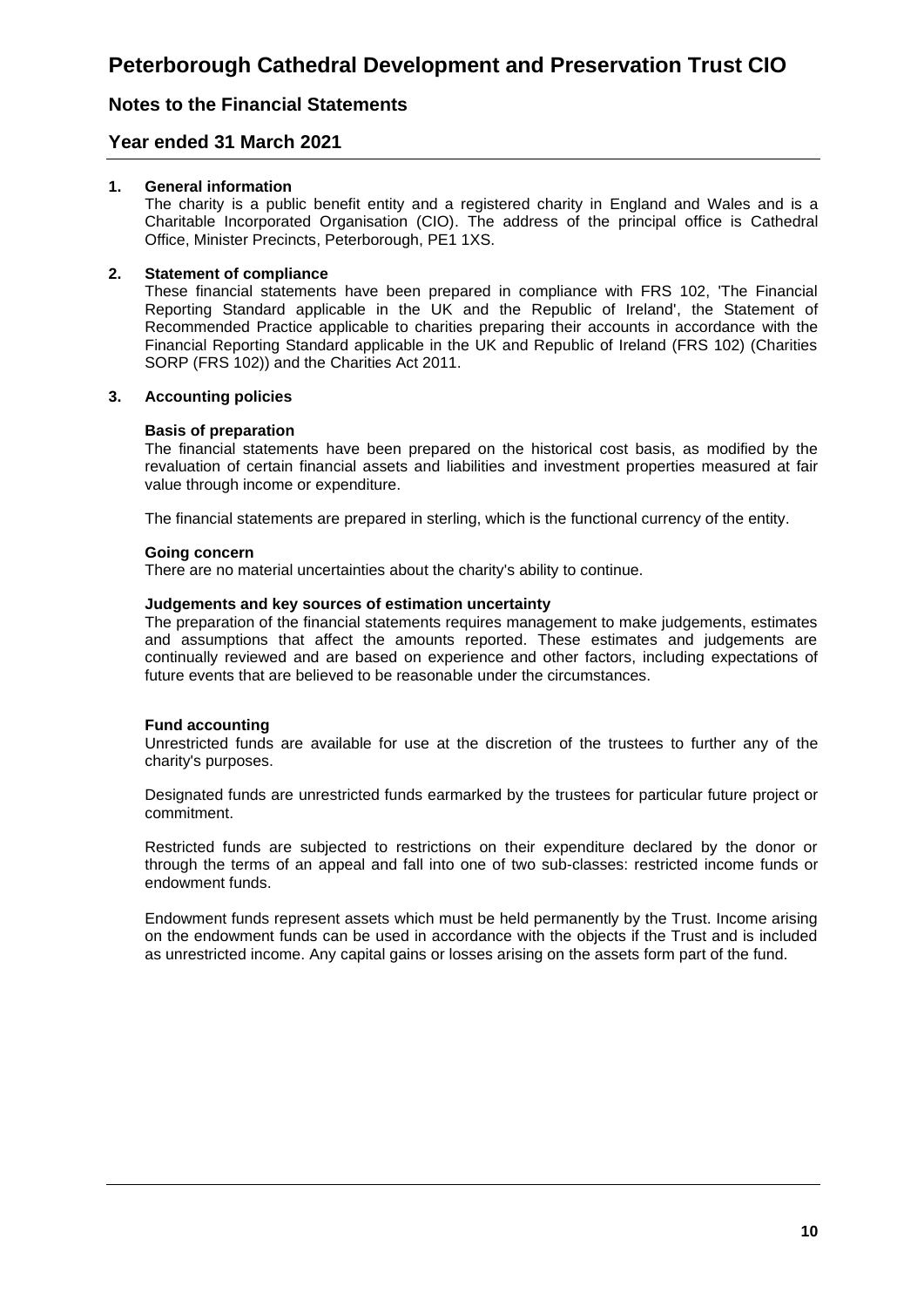## **Notes to the Financial Statements** *(continued)*

## **Year ended 31 March 2021**

## **3. Accounting policies** *(continued)*

#### **Incoming resources**

All incoming resources are included in the statement of financial activities when entitlement has passed to the charity; it is probable that the economic benefits associated with the transaction will flow to the charity and the amount can be reliably measured. The following specific policies are applied to particular categories of income:

- income from donations or grants is recognised when there is evidence of entitlement to the gift, receipt is probable and its amount can be measured reliably.
- legacy income is recognised when receipt is probable and entitlement is established.
- income from donated goods is measured at the fair value of the goods unless this is impractical to measure reliably, in which case the value is derived from the cost to the donor or the estimated resale value. Donated facilities and services are recognised in the accounts when received if the value can be reliably measured. No amounts are included for the contribution of general volunteers.
- income from contracts for the supply of services is recognised with the delivery of the contracted service. This is classified as unrestricted funds unless there is a contractual requirement for it to be spent on a particular purpose and returned if unspent, in which case it may be regarded as restricted.
- due to the Covid-19 pandemic and the closure of businesses under UK Government legislation, the Charity utilised the furlough scheme whereby the Government contributed towards the wage costs of the Charity. The amounts received are reported under other income in the financial statements. The income is reported in the period that the relief relates.

#### **Resources expended**

Expenditure is recognised on an accruals basis as a liability is incurred. Expenditure includes any VAT which cannot be fully recovered, and is classified under headings of the statement of financial activities to which it relates:

- expenditure on raising funds includes the costs of all fundraising activities, events, non-charitable trading activities, and the sale of donated goods.
- expenditure on charitable activities includes all costs incurred by a charity in undertaking activities that further its charitable aims for the benefit of its beneficiaries, including those support costs and costs relating to the governance of the charity apportioned to charitable activities.
- other expenditure includes all expenditure that is neither related to raising funds for the charity nor part of its expenditure on charitable activities.

All costs are allocated to expenditure categories reflecting the use of the resource. Direct costs attributable to a single activity are allocated directly to that activity. Shared costs are apportioned between the activities they contribute to on a reasonable, justifiable and consistent basis.

### **Financial instruments**

A financial asset or a financial liability is recognised only when the charity becomes a party to the contractual provisions of the instrument.

Basic financial instruments are initially recognised at the amount receivable or payable including any related transaction costs.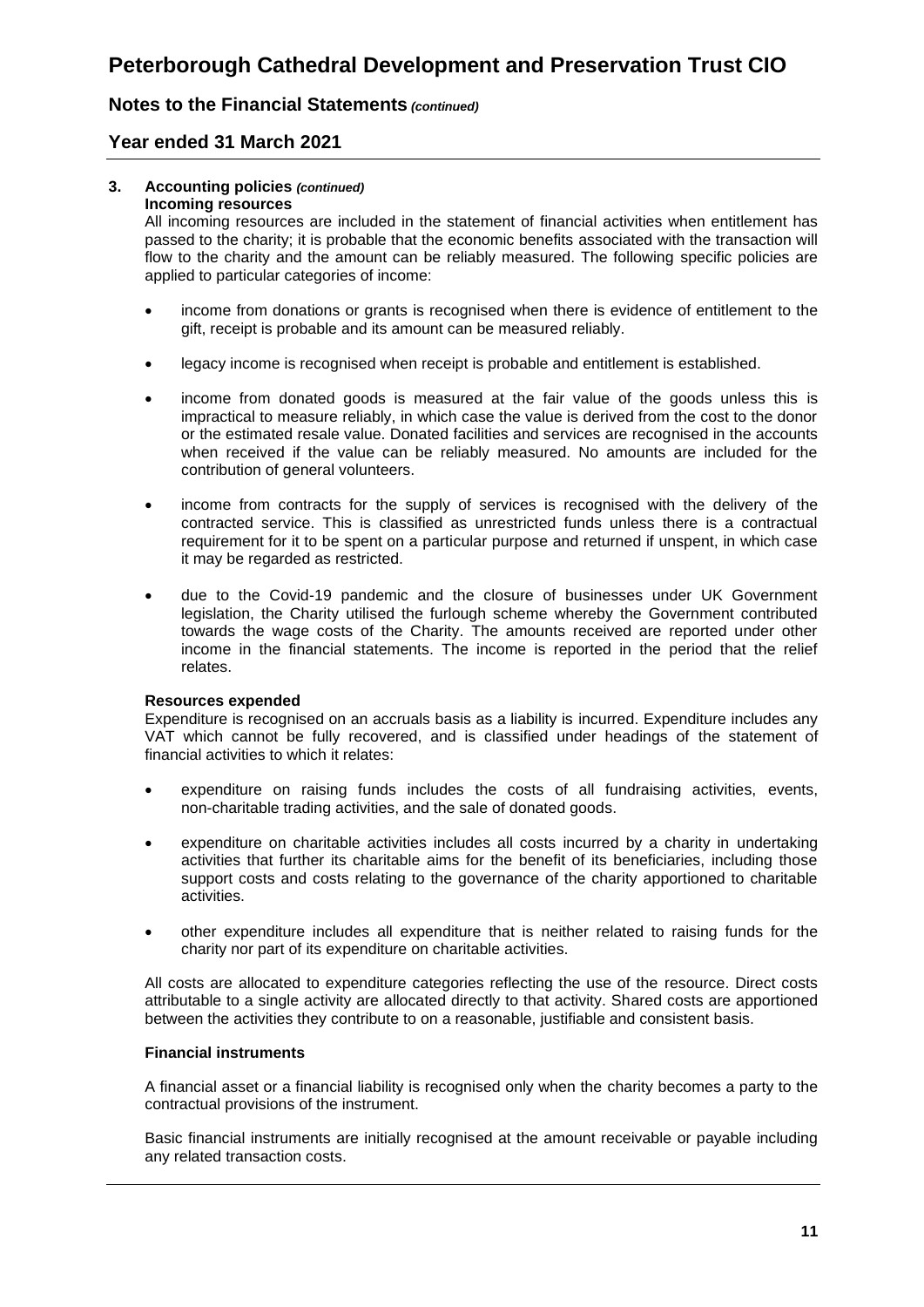### **Notes to the Financial Statements** *(continued)*

### **Year ended 31 March 2021**

Current assets and current liabilities are subsequently measured at the cash or other consideration expected to be paid or received and not discounted.

Debt instruments are subsequently measured at amortised cost.

Where investments in shares are publicly traded or their fair value can otherwise be measured reliably, the investment is subsequently measured at fair value with changes in fair value recognised in income and expenditure. All other such investments are subsequently measured at cost less impairment.

Other financial instruments, including derivatives, are initially recognised at fair value, unless payment for an asset is deferred beyond normal business terms or financed at a rate of interest that is not a market rate, in which case the asset is measured at the present value of the future payments discounted at a market rate of interest for a similar debt instrument.

Other financial instruments are subsequently measured at fair value, with any changes recognised in the statement of financial activities, with the exception of hedging instruments in a designated hedging relationship.

Financial assets that are measured at cost or amortised cost are reviewed for objective evidence of impairment at the end of each reporting date. If there is objective evidence of impairment, an impairment loss is recognised under the appropriate heading in the statement of financial activities in which the initial gain was recognised.

For all equity instruments regardless of significance, and other financial assets that are individually significant, these are assessed individually for impairment. Other financial assets are either assessed individually or grouped on the basis of similar credit risk characteristics.

Any reversals of impairment are recognised immediately, to the extent that the reversal does not result in a carrying amount of the financial asset that exceeds what the carrying amount would have been had the impairment not previously been recognised.

#### **4. Donations and legacies**

|                     | Unrestricted |              | <b>Restricted Total Funds</b> |
|---------------------|--------------|--------------|-------------------------------|
|                     | <b>Funds</b> | <b>Funds</b> | 2021                          |
|                     | £            | £            | £                             |
| Donations and gifts | 65,518       | 33,345       | 98,863                        |
| Legacies            |              |              |                               |
|                     | 65,518       | 33,345       | 98,863                        |
|                     |              |              |                               |
|                     | Unrestricted | Restricted   | <b>Total Funds</b>            |
|                     | <b>Funds</b> | <b>Funds</b> | 2020                          |
|                     | £            | £            | £                             |
| Donations and gifts | 47,302       | 35,448       | 82,750                        |
| Legacies            | 5,000        |              | 5,000                         |
|                     | 52,302       | 35,448       | 87,750                        |
|                     |              |              |                               |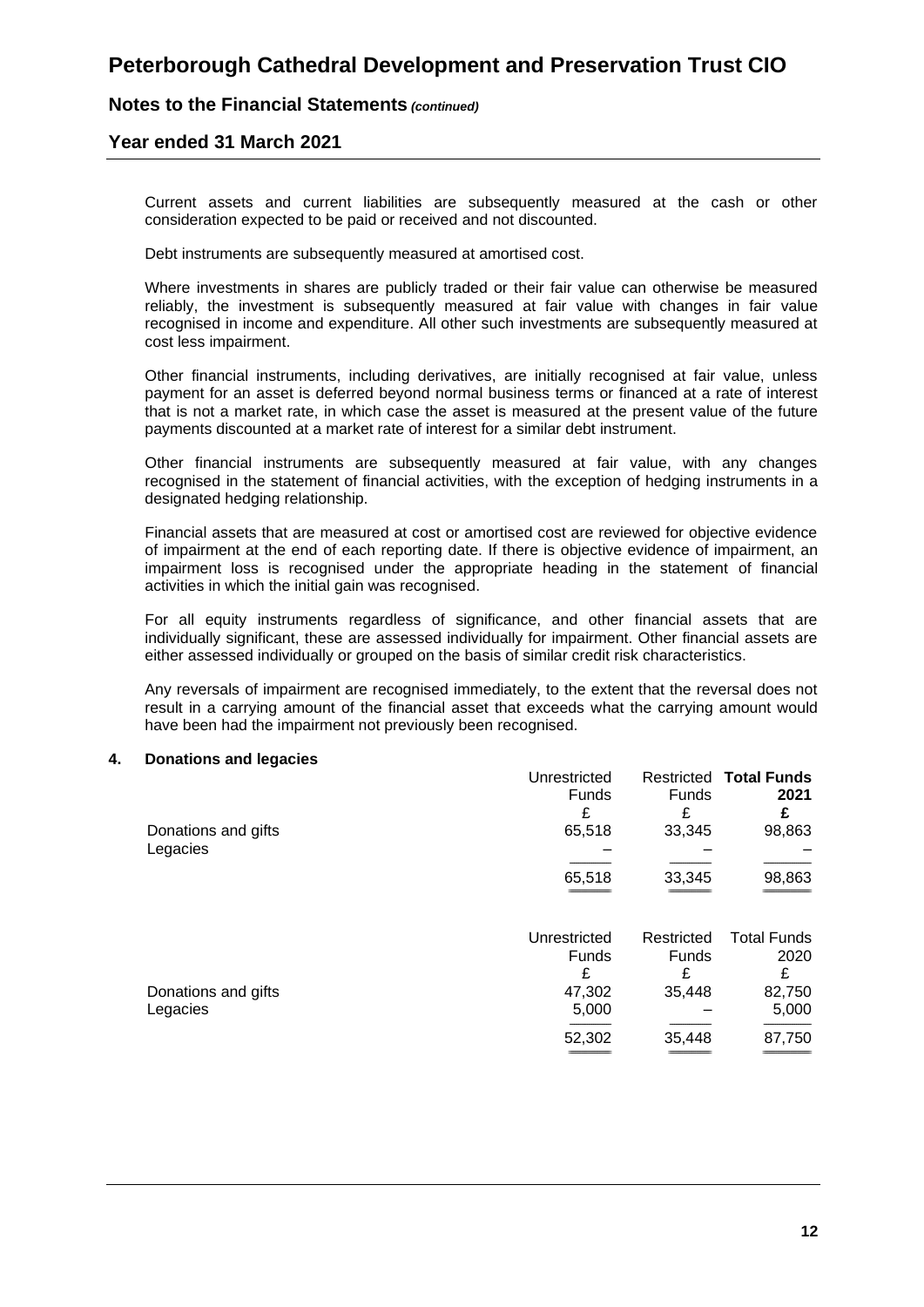## **Notes to the Financial Statements** *(continued)*

## **Year ended 31 March 2021**

| 5. | <b>Charitable activities</b> |                              |              |                                       |
|----|------------------------------|------------------------------|--------------|---------------------------------------|
|    |                              | Unrestricted<br><b>Funds</b> | <b>Funds</b> | <b>Restricted Total Funds</b><br>2021 |
|    |                              | £                            | £            | £                                     |
|    | Charitable activities        |                              |              |                                       |
|    |                              |                              |              |                                       |
|    |                              | Unrestricted                 | Restricted   | <b>Total Funds</b>                    |
|    |                              | <b>Funds</b>                 | <b>Funds</b> | 2020                                  |
|    |                              | £                            | £            | £                                     |
|    | Charitable activities        |                              | 35,282       | 35,282                                |
|    |                              |                              |              |                                       |

#### **6. Investment income**

|                          |              | Unrestricted Total Funds Unrestricted Total Funds |              |      |
|--------------------------|--------------|---------------------------------------------------|--------------|------|
|                          | <b>Funds</b> | 2021                                              | <b>Funds</b> | 2020 |
|                          |              |                                                   |              |      |
| Bank interest receivable | 43           | 43                                                | 81           |      |
|                          |              |                                                   |              |      |

#### **7. Other income**

|                                | Funds  | <b>Restricted Total Funds</b><br>2021 | Restricted<br><b>Funds</b> | <b>Total Funds</b><br>2020 |
|--------------------------------|--------|---------------------------------------|----------------------------|----------------------------|
|                                | ₽      |                                       |                            |                            |
| Job retention scheme           | 19.529 | 19,529                                |                            |                            |
| Cathedral Choir Emergency Fund | 51,700 | 51,700                                |                            |                            |
|                                |        |                                       |                            |                            |
|                                | 71,229 | 71,229                                |                            |                            |
|                                |        |                                       |                            |                            |

The Charity received Covid-19 support in the financial year: furlough scheme £19,529.

## **8. Costs of other trading activities**

|                                |              | <b>Restricted Total Funds</b> |              | Restricted Total Funds |
|--------------------------------|--------------|-------------------------------|--------------|------------------------|
|                                | <b>Funds</b> | 2021                          | <b>Funds</b> | 2020                   |
|                                |              |                               |              |                        |
| Costs of events and activities | 279          | 279                           | 30.836       | 30.836                 |
|                                |              |                               |              |                        |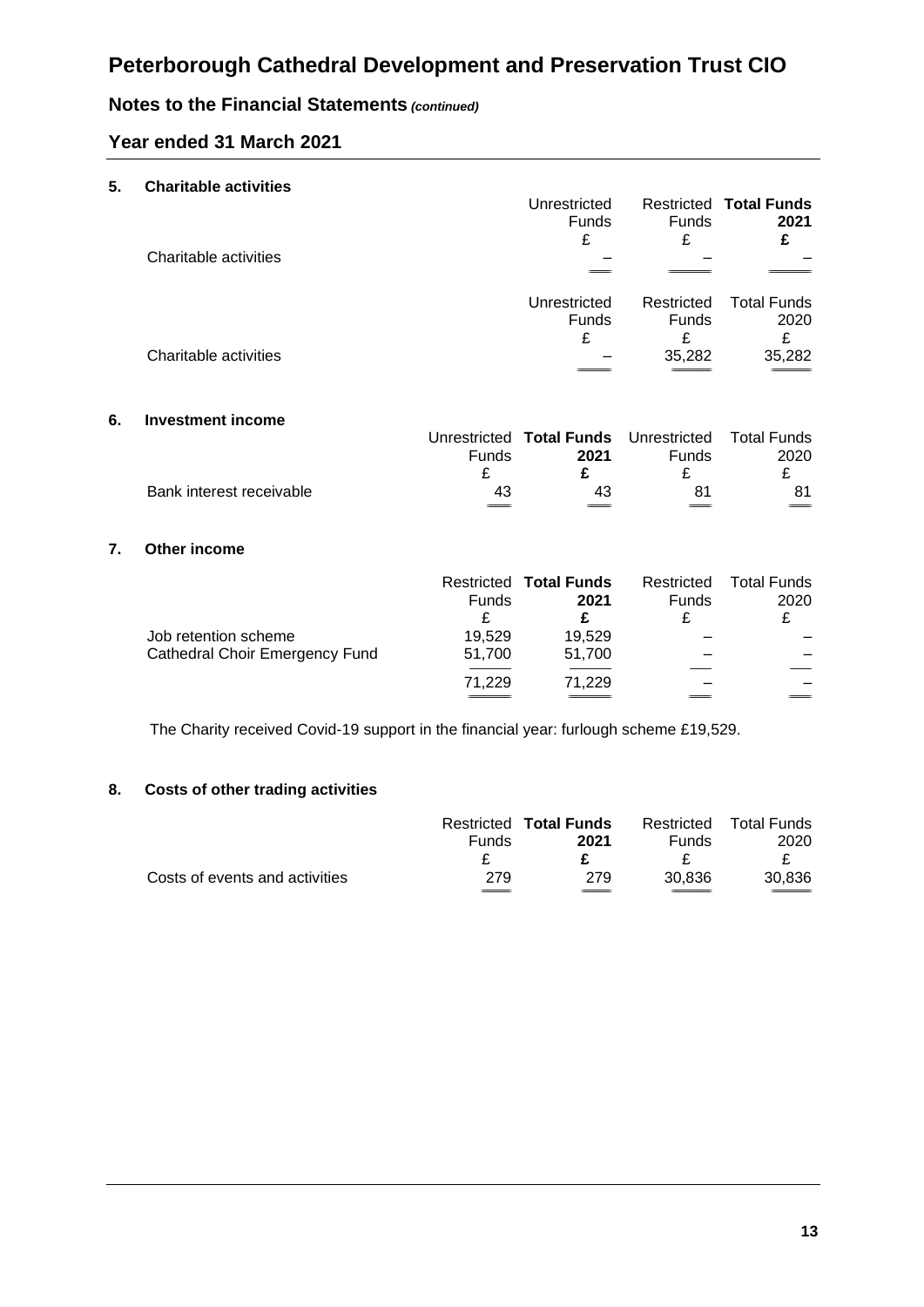## **Notes to the Financial Statements** *(continued)*

## **Year ended 31 March 2021**

### **9. Expenditure on charitable activities by fund type**

| Grants payable<br>Support costs<br>Governance costs | Unrestricted<br>Funds<br>£<br>13,545<br>50,954<br>3,798<br>68,297 | Funds<br>£<br>99,958<br>19,529<br>119,487           | <b>Restricted Total Funds</b><br>2021<br>£<br>113,503<br>70,483<br>3,798<br>187,784 |
|-----------------------------------------------------|-------------------------------------------------------------------|-----------------------------------------------------|-------------------------------------------------------------------------------------|
| Grants payable<br>Support costs<br>Governance costs | Unrestricted<br><b>Funds</b><br>£<br>90,303<br>4,089<br>94,401    | Restricted<br><b>Funds</b><br>£<br>99,853<br>99,853 | <b>Total Funds</b><br>2020<br>£<br>99,853<br>90,303<br>4,089<br>194,254             |

### **10. Analysis of support costs**

|                   | Unrestricted |              | <b>Restricted Total Funds</b> |
|-------------------|--------------|--------------|-------------------------------|
|                   | <b>Funds</b> | <b>Funds</b> | 2021                          |
|                   |              | £            | £                             |
| Staff costs       | 40,245       | 19,529       | 59,774                        |
| Computer expenses | 6,698        |              | 6,698                         |
| General office    | 1,519        |              | 1,519                         |
| Rent              |              |              |                               |
| Insurance         | 1,178        |              | 1,178                         |
| Advertising       | 725          |              | 725                           |
| Bank charges      | 589          |              | 589                           |
|                   | 50,954       | 19,529       | 70,483                        |

|                   | Unrestricted | Restricted   | <b>Total Funds</b> |
|-------------------|--------------|--------------|--------------------|
|                   | <b>Funds</b> | <b>Funds</b> | 2020               |
|                   | £            | £            | £                  |
| Staff costs       | 62,920       |              | 62,920             |
| Computer expenses | 6,808        |              | 6,808              |
| General office    | 6,290        |              | 6,290              |
| Rent              | 10,400       |              | 10,400             |
| Insurance         | 1,409        |              | 1,409              |
| Advertising       | 1,872        |              | 1,872              |
| Bank charges      | 604          |              | 604                |
|                   | 90,303       |              | 90,303             |
|                   |              |              |                    |

============================ ============================ ================================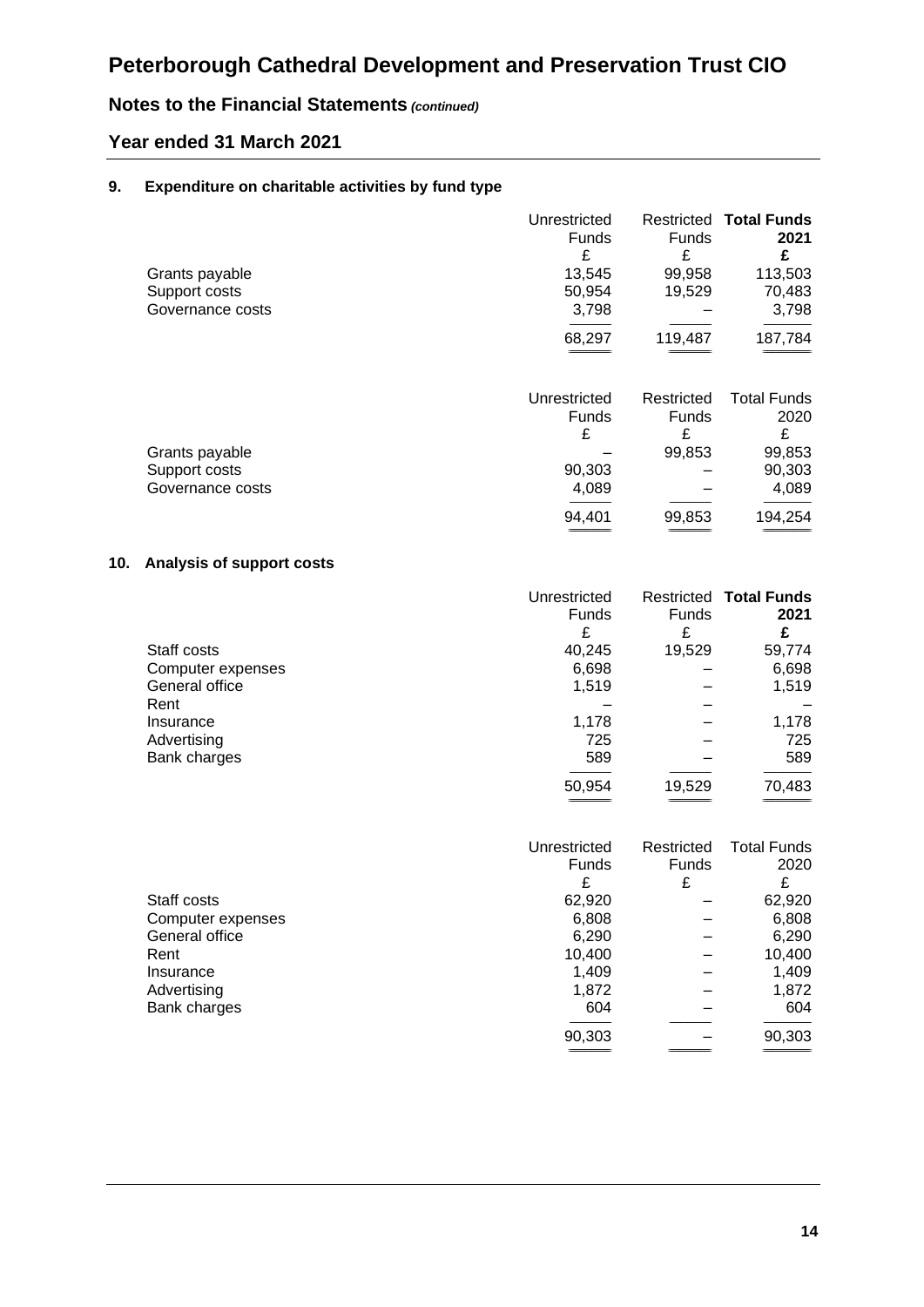## **Notes to the Financial Statements** *(continued)*

## **Year ended 31 March 2021**

#### **11. Analysis of governance costs**

|                              | <b>Total 2021</b> | Total 2020 |
|------------------------------|-------------------|------------|
| Accountancy fees             | 1.800             | 1,800      |
| Independent examination fees | 1.500             | 1,500      |
| Legal and professional       | 498               | 798        |
|                              | 3,798             | 4.098      |

#### **12. Analysis of grants**

| <b>Grants to Peterborough Cathedral:</b> | Unrestricted<br><b>Funds</b><br>£ | <b>Funds</b><br>£ | <b>Restricted Total Funds</b><br>2021<br>£ |
|------------------------------------------|-----------------------------------|-------------------|--------------------------------------------|
| Annual grant: ministry                   |                                   |                   |                                            |
| Annual grant: music                      |                                   | 22,305            | 22,305                                     |
| Fabric                                   |                                   | 25,953            | 25,953                                     |
| Cathedral choir emergency fund           |                                   | 51,700            | 51,700                                     |
| Other                                    | 13.545                            |                   | 13,545                                     |
|                                          | 13.545                            | 99.958            | 113,503                                    |

| Unrestricted | Restricted   | <b>Total Funds</b> |
|--------------|--------------|--------------------|
| Funds        | <b>Funds</b> | 2020               |
| £            | £            |                    |
|              | 13,572       | 13,572             |
|              | 36,366       | 36,366             |
|              | 49.915       | 49,915             |
|              |              |                    |
|              |              |                    |
|              | 99,853       | 99,853             |
|              |              |                    |
|              |              |                    |

### **13. Independent examination fees**

|                                                     | ZUZ I | ZUZU  |
|-----------------------------------------------------|-------|-------|
| Fees payable to the independent examiner for:       |       |       |
| Independent examination of the financial statements | 1.500 | 1.500 |

#### **14. Staff costs**

The total staff costs and employee benefits for the reporting period are analysed as follows:

|                                         | 2021   | 2020   |
|-----------------------------------------|--------|--------|
|                                         | £      |        |
| Wages and salaries                      | 52,756 | 56,206 |
| Social security costs                   | 5.705  | 5.468  |
| Employer contributions to pension plans | 1.313  | 1.246  |
|                                         | 59,774 | 62,920 |
|                                         |        |        |

The average head count of employees during the year was 1 (2020: 2).

No employee received employee benefits of more than £60,000 during the year (2020: Nil).

============================ ============================

============================ ============================ ================================

**2021** 2020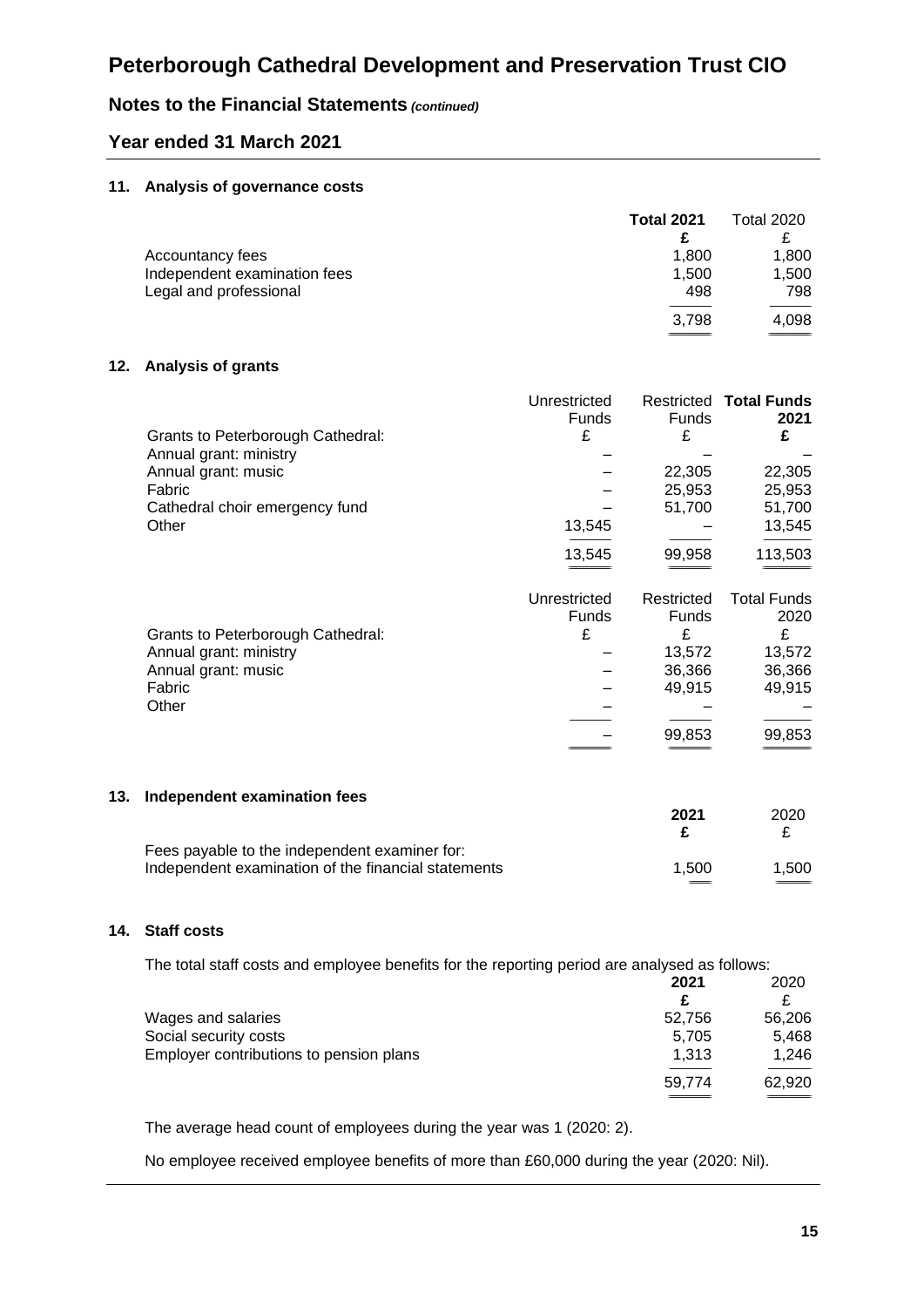## **Notes to the Financial Statements** *(continued)*

### **Year ended 31 March 2021**

#### **15. Trustee remuneration and expenses**

No remuneration or other benefits from employment with the charity or a related entity were received by the Trustees or any persons connected with them.

#### **16. Debtors**

|     |                                                | 2021<br>£ | 2020<br>£ |
|-----|------------------------------------------------|-----------|-----------|
|     | Prepayments and accrued income                 | 4,327     | 484       |
|     | Amounts due from Peterborough Cathedral        | 2,905     | 2,905     |
|     |                                                | 7,232     | 3,389     |
|     |                                                |           |           |
| 17. | Creditors: amounts falling due within one year |           |           |
|     |                                                | 2021      | 2020      |
|     |                                                | £         | £         |
|     | Trade creditors                                |           | 35        |
|     | Accruals and deferred income                   | 11,905    | 11,700    |
|     | Social security and other taxes                | 2,770     | 2,778     |
|     | Other creditors                                | 1,410     | 41,565    |
|     |                                                | 16,085    | 56,078    |

### **18. Pensions and other post retirement benefits**

#### **Defined contribution plans**

The amount recognised in income or expenditure as an expense in relation to defined contribution plans was £1,313 (2020: £1,246).

============================ =======================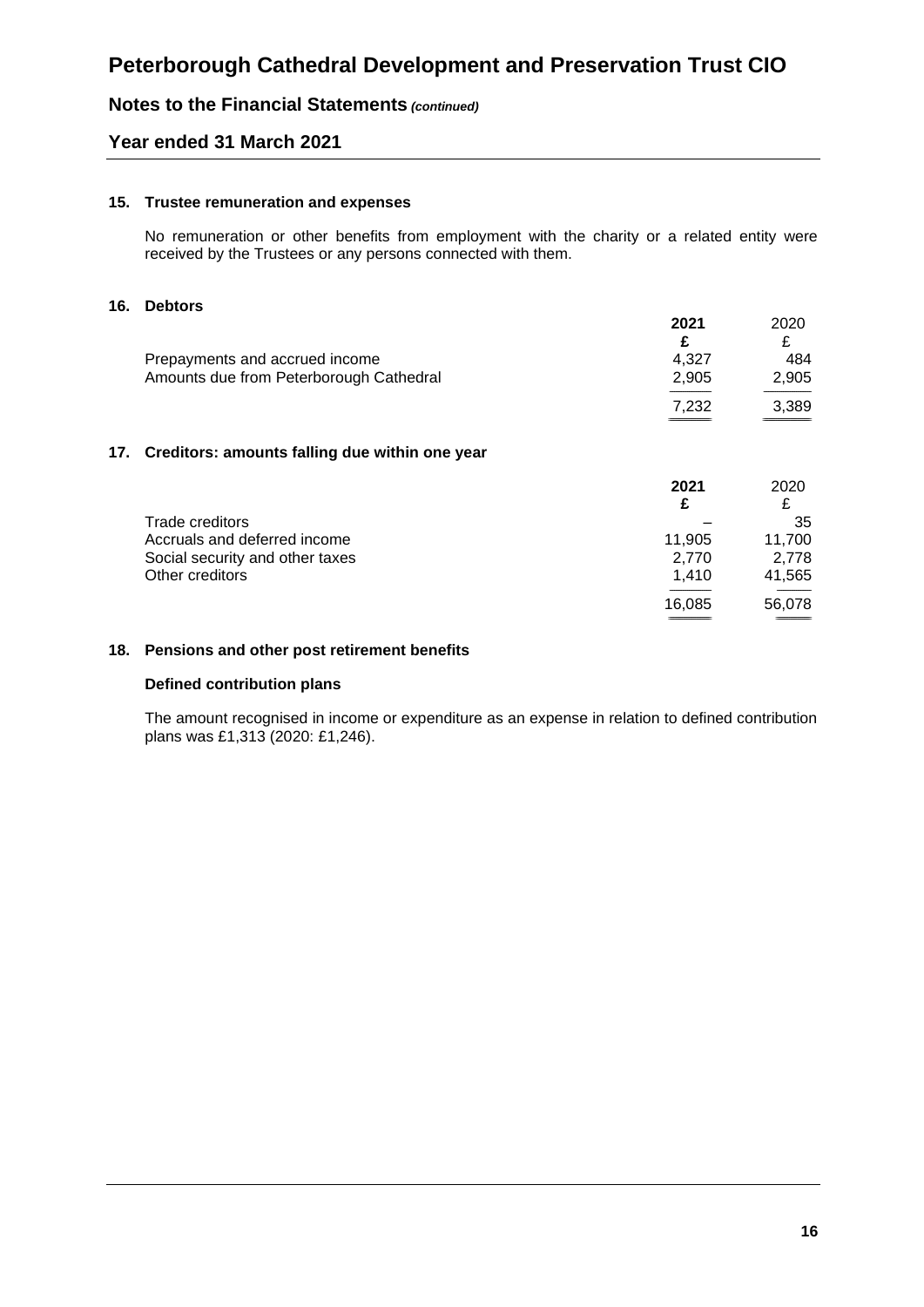# **Notes to the Financial Statements** *(continued)*

## **Year ended 31 March 2021**

## **19. Analysis of charitable funds**

| <b>Unrestricted funds</b>                | At                      |             |                  |                       | At 31 March              |
|------------------------------------------|-------------------------|-------------|------------------|-----------------------|--------------------------|
|                                          | 1 April 2020<br>£       | Income<br>£ | Expenditure<br>£ | Transfers<br>£        | 2021<br>£                |
| General funds                            | 110,842                 | 65,561      | (68, 297)        | (11, 499)             | 96,607                   |
|                                          | At<br>1 April 2019<br>£ | Income<br>£ | Expenditure<br>£ | Transfers<br>£        | At 31 March<br>2020<br>£ |
| General funds                            | 177,785                 | 52,383      | (94, 401)        | (24, 925)             | 110,842                  |
| <b>Restricted funds</b>                  |                         |             |                  |                       |                          |
|                                          | At<br>1 April 2020<br>£ | Income<br>£ | Expenditure<br>£ | Transfers<br>£        | At 31 March<br>2021<br>£ |
| <b>Restricted funds</b>                  | 9,693                   | 104,574     | (119, 766)       | 11,499                | 6,000                    |
|                                          | At<br>1 April 2019<br>£ | Income<br>£ | Expenditure<br>£ | Transfers<br>£        | At 31 March<br>2020<br>£ |
| <b>Restricted funds</b>                  | 44,727                  | 70,730      | (130, 689)       | 24,925                | 9,693                    |
| <b>Endowment funds</b>                   |                         |             |                  |                       |                          |
|                                          | At<br>1 April 2020<br>£ | Income<br>£ | Expenditure<br>£ | Transfers<br>£        | At 31 March<br>2021<br>£ |
| <b>CSP Ministry</b>                      |                         |             |                  |                       |                          |
| Endowment<br><b>CSP Fabric Endowment</b> | 13,635<br>4,084         |             |                  |                       | 13,635<br>4,084          |
|                                          | 17,719                  |             |                  |                       | 17,719                   |
| <b>CSP Ministry</b>                      | At<br>1 April 2019<br>£ | Income<br>£ | Expenditure<br>£ | <b>Transfers</b><br>£ | At 31 March<br>2209<br>£ |
| Endowment<br><b>CSP Fabric Endowment</b> | 13,635<br>4,084         |             |                  |                       | 13,635<br>4,084          |
|                                          | 17,719                  |             |                  |                       | 17,719                   |